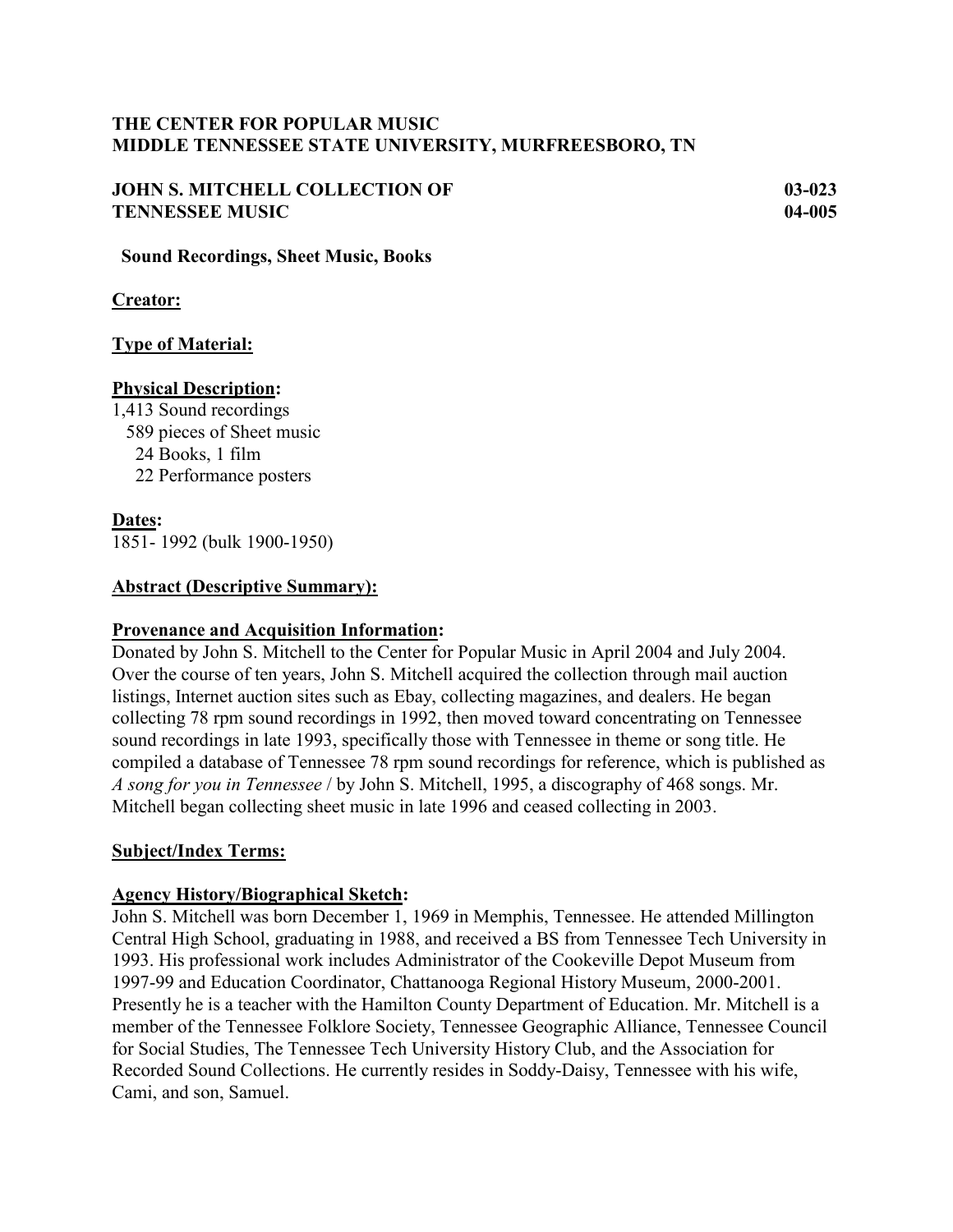#### **Scope and Content:**

The John S. Mitchell Collection of Tennessee Music chronicles the people and events of Tennessee history by focusing on how Tennessee is thematically represented in music. This collection documents artists significant in the development of popular music in Tennessee as well as how Tennessee has shaped popular music.

The John S. Mitchell Collection of Tennessee Music consists of sound recordings, sheet music, song books, and other music-related materials with a Tennessee theme. The majority of the sound recordings and sheet music either have a title that refers to Tennessee or the subject matter of the music pertains to Tennessee. The collection was compiled by concentrating on a systematic overview of Tennessee history. It begins with Tennessee's earliest history and becoming a state, then proceeds to the Civil War. The state's Centennial in 1896 follows through Vaudeville and the turn of the 20<sup>th</sup> century. The romanticized notion of the South and Tennessee are thematically represented in the music, as well as vernacular or regional genres such as blues and jazz. Other major themes include representatives of people significant in the formation of popular music from Tennessee such as Bessie Smith and Jimmie Rogers. Geographic representations abound, along with other recurrent themes such as campaign songs, rivers, railroads, political figures, and other famous people from Tennessee.

Sound recordings make up the majority of the collection, including 78 rpm, 45 rpm, 33 1/3 rpm, cylinders, a souvenir post card with sound advertisement, and three compact discs. The 78 rpm records include such titles as Tennessee Waltz, Beale Street Blues, Sunny Tennessee, Chattanooga Choo Choo, On Top of Old Smokey, and Memphis Blues. Artists include Gene Autry, DeFord Bailey, Owen Bradley, Fiddlin' John Carson, Delmore Brothers, Tennessee Ernie Ford, and many others. Dates of the 78 rpm sound recordings range from 1905-1959. "Carry Me Back to Tennessee" recorded by Carrol C.Clark, a black minstrel performer from Columbia, Tennessee in 1910 and one of the earliest recorded Tennessee songs, was cited as one of the collector's important pieces. The sheet music for this song is also found in the collection.

The 45 rpm sound recordings (352 total) include recordings by Eddy Arnold, Chuck Berry, Johnny Cash, Bob Dylan, Red Foley, and Dolly Parton. Dates range from 1955-1993.

The sheet music portion of the collection corresponds to most of the major music genres, including waltz, blues, ragtime, country, folk, ballads, instrumental, rock and roll. Sheet music titles, lyrics, and imprints represent major Tennessee cities of Memphis, Nashville, Chattanooga, and Knoxville. Dates range from 1851 to 1992. Titles and themes include Davy Crockett, Casey Jones, College alma matters, Civil War, love songs, dances, and rivers. About 18% of the sheet music pieces have a Tennessee imprint.

Advertising posters of movies and performances about Tennessee are included in the collection. Other music-related items within the collection are a film titled "Memphis Blues," a key from the

2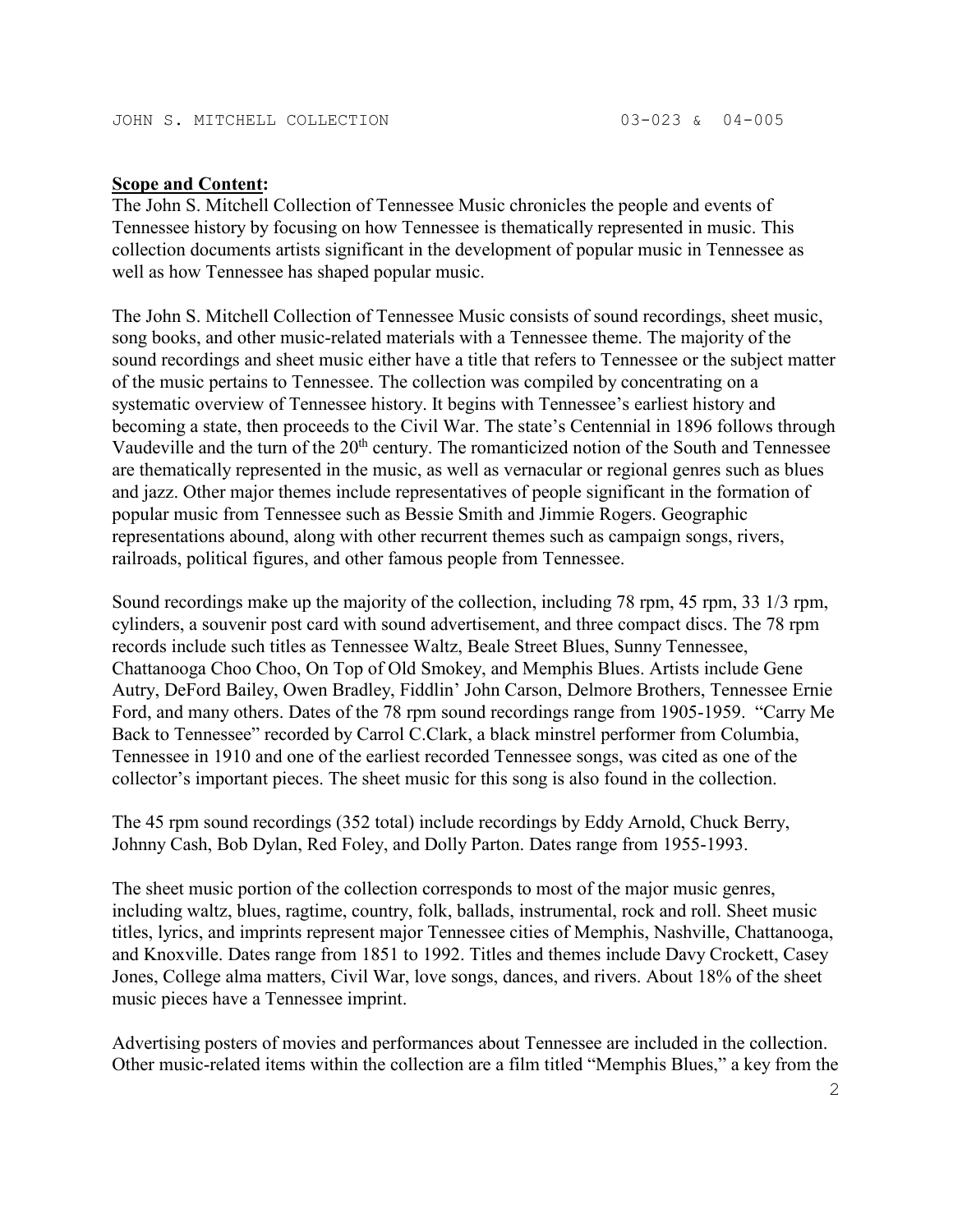O.K. Hauck Piano Company in Memphis, *The Cincinnati Enquirer* containing an article about Edison's phonograph machine, and a map of Tennessee musicians.

### *Subgroup One: Scopes Trial*

A noteworthy subgroup of the Mitchell Tennessee music collection consists of songs relating to the famous Scopes trial of 1925 in Dayton, Tennessee. [The teaching of evolution was tested in court, with John Scopes, a high school biology teacher charged with illegally teaching the theory of evolution.] Various songs and recordings were made before, during, and after the trial focusing on the trial and people involved, the theory of evolution, and the controversy surrounding it. Mr. Mitchell collected songs with "evolution" in the title, represented in the lyrics, as well as thematic spin-offs, such as "You Can't Make a Monkey Out of Me."

Formats included in this subgroup are sound recordings (mostly 78rpm), sheet music, and books. Sheet music titles include "Darwin's Monkey Trot," "Evolution," and "Don't Monkey with Evolution," all copyrighted 1925. "Evolution (or the Darwinian theory)," copyrighted 1885, "Evolution March" from 1902, and "Too Thin (or Darwin's little joke)" from 1874 are among the earlier pieces. Sound recording titles relating to the Scopes trial from 1925 include "The Death of William Jennings Bryan," recorded by Charlie Oaks on the Vocalion label, "Evolution Blues," recorded by Doc Dasher on Columbia, and the same title recorded by Hill's Blue Devils on Gennett. "The John T. Scopes Trial" is represented in recordings by both Charlie Oaks and Vernon Dalhart on various separate labels. (See separate list of Scopes materials.)

### **Series Description:**

LPC 11/04

## **Collection Contents (Folder/Box List):**

### **MANUSCRIPTS:**

|                   | Box #1 Folder #       | <b>Description</b>                                                                    |
|-------------------|-----------------------|---------------------------------------------------------------------------------------|
| $\lceil 1 \rceil$ |                       | Miscellaneous Manuscripts                                                             |
|                   |                       | One notebook of receipts compiled by John S. Mitchell                                 |
|                   |                       | <b>MANUSCRIPTS (Oversize):</b> (located in oversize box opposite Performance section) |
|                   | <b>Box # OVERSIZE</b> | <b>Description</b>                                                                    |
|                   |                       | Announcement from <i>Billboard</i> , March 6, 1982 for "Rocky Top" as                 |
|                   |                       | Official State Song of Tennessee.                                                     |
|                   |                       | Newspaper - The Cincinnati Enquirer, May 31, 1878 (Edison Phonograph p.4)             |
|                   |                       | Map of Tennessee musicians (photocopy)                                                |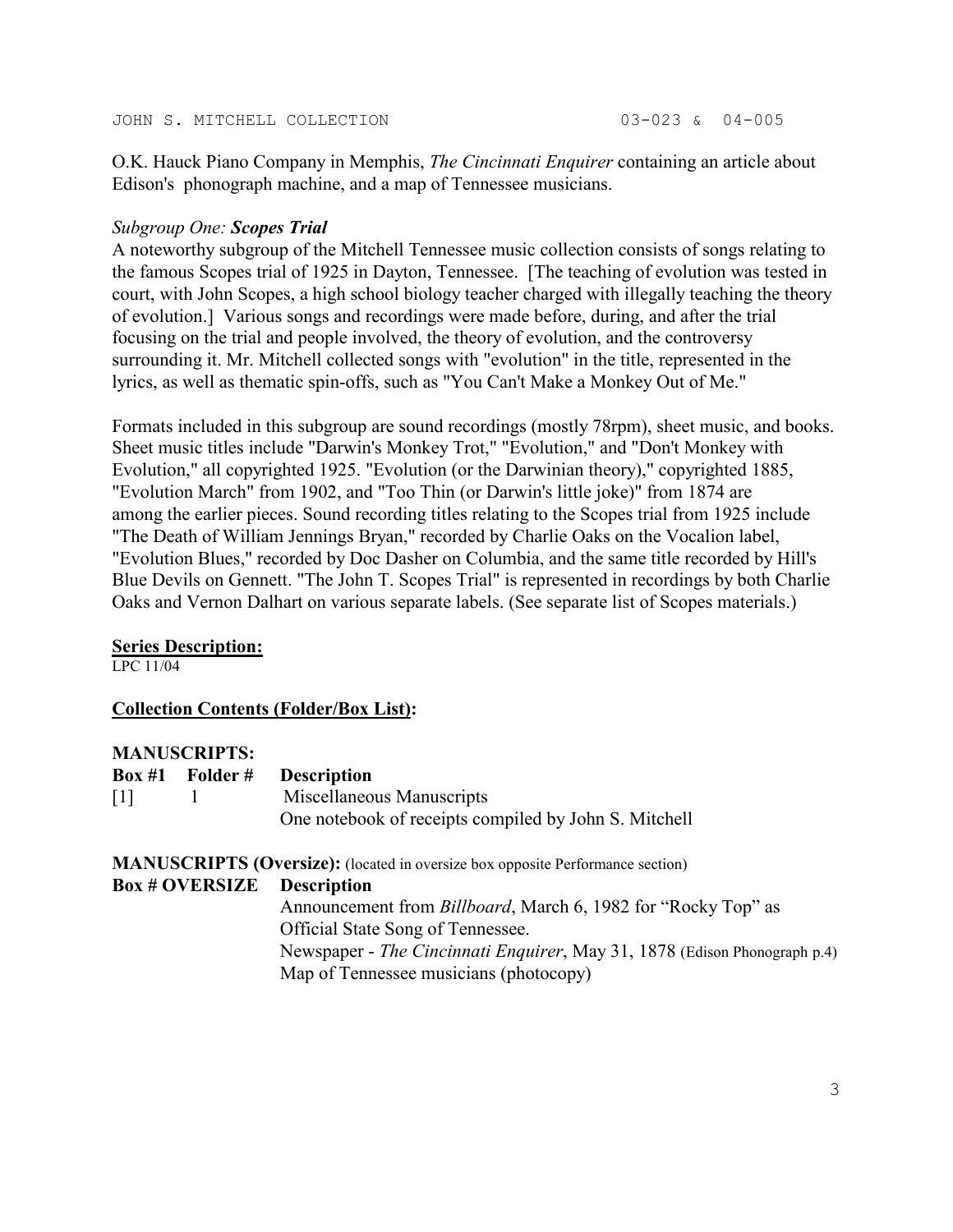| <b>ARTIFACTS</b>  |                                                              |
|-------------------|--------------------------------------------------------------|
| Box #             | <b>Description</b>                                           |
| $\lceil 1 \rceil$ | Key: "O. K. Houck Piano Co. Key to Memphis"                  |
|                   | Post card with audio: "Souvenir Record of Rock City Gardens" |
|                   | Film: "Memphis Blues." Jerri Sullavan. Official Films.       |
|                   | (16mm. Sound film with optical sound track)                  |
|                   | Book - <i>Evolution: A Fantasy</i> by Landon Smith, 1909.    |

### **Materials Cataloged Separately:**

#### **CYLINDERS**

641 Song. Much Obliged to You. Collins. 5059 The John T. Scopes Trial. V. Dalhart & Co. 2881 The Memphis Blues – Fox Trot. N. P. Band. 8844 Down Tennessee. Orchestra. 695 Tennessee Tessie. Quartette. 450 Casey Jones. (Eddie Neuton) Comic Song. Murray & Chorus. 3423 For You and Tennessee. The Harmony Four. 1026 Overture Zampa, Band. 10467 In Dear Old Tennessee. (Harry L. Newman) Soprano. Elizabeth Spencer. 2314 Celebratin' Day in Tennessee. Collins & Harlan.

### **Arrangement:**

### **Location:**

Materials of each format have been interfiled in the suitable Center for Popular Music collection category. The sheet music is cataloged in the Center's InMagic database and accessible through the website and in-house systems. The original sheet music pieces are housed with the other sheet music collections on the mezzanine of the collections storage area by catalog number (TENN). The sound recordings have not been cataloged at this time, but lists by artist, then title, and label exist for the 78rpm and 45 rpm. The actual sound recordings (including the cylinders) are filed in the collections storage area according to format. The song books have been cataloged and are searchable through the Rare book category of the InMagic database. They are filed with other rare books on the mezzanine by catalog number. Performance documents are cataloged and searchable in the InMagic catalog and are housed in the Performance section of the storage area and in the extra-large metal cabinet by catalog number. Other materials are stored in the Manuscript and Artifact sections of the mezzanine and in the oversize Manuscript box (see itemized list below).

### **Related Materials:**

The Center for Popular Music holds other Tennessee sheet music, sound recordings, song books,